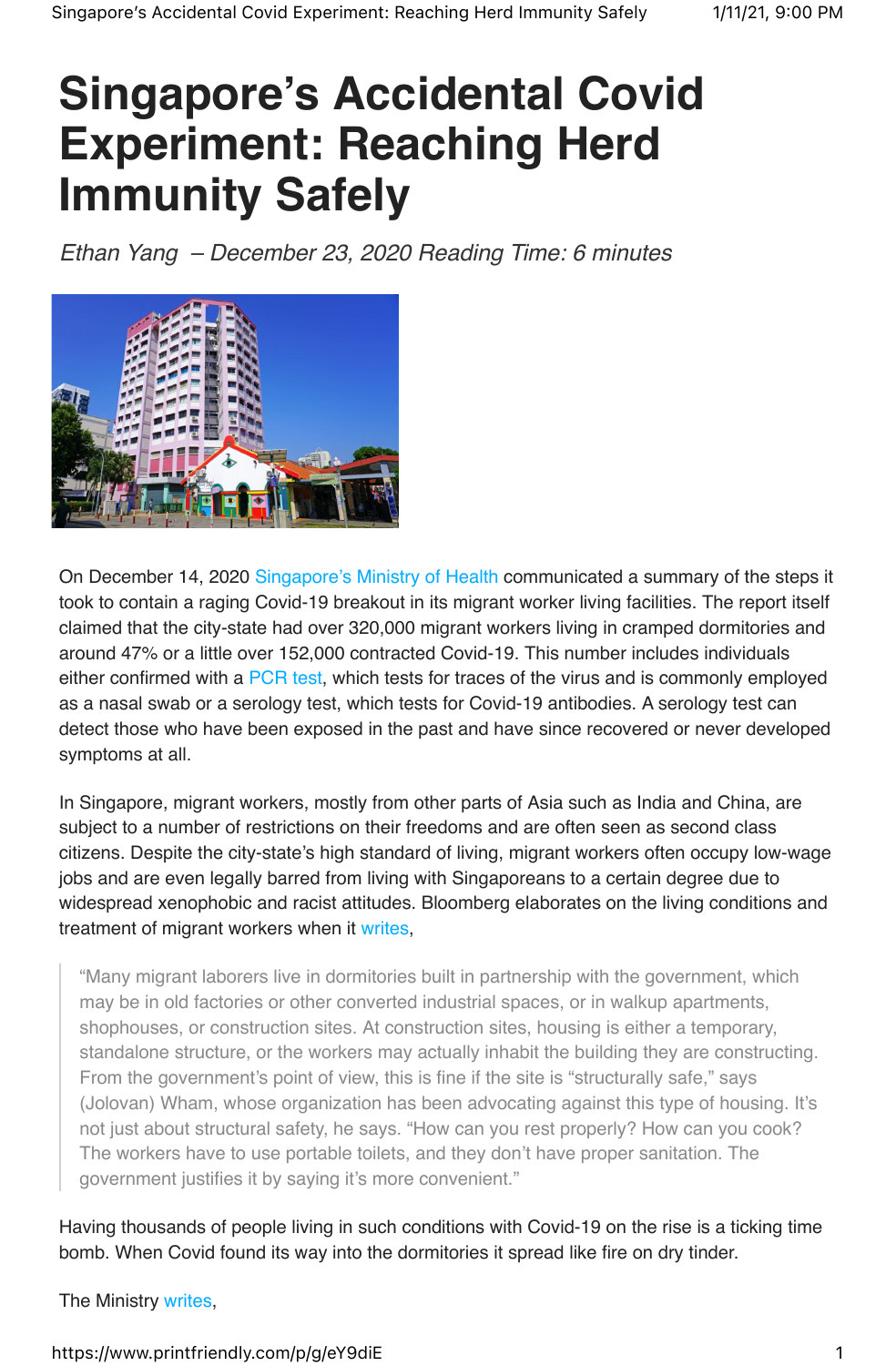"In all, 54,505 out of the 58,320 who tested positive in Singapore for COVID-19 via a Polymerase Chain Reaction (PCR) test were migrant workers living in dormitories. This is out of a total of over 320,000 migrant workers who live in dormitories. At the peak of the outbreak in April, more than 1,000 new cases a day were being detected in the dormitories."

The report includes a summary of the various public health policies employed to contain the virus which included placing dormitories on quarantine, frequent testing, and increased medical staffing. Some of these policies may have helped contain the virus while others were alarming human rights issues. In particular, the lockdown of the dormitories was especially gruesome as thousands of workers were forced to live in close quarters without basic amenities such as air conditioning in tropical heat. This is in contrast to what those outside the facilities enjoyed which was essentially normal life.

#### The BBC reports,

"It was a remarkably different experience to the lockdown the rest of the country was going through, with shopping allowed, daily exercise encouraged and every type of outlet offering delivery. These people were well and truly locked down, with only basic meals delivered to them.

"Once the lockdown was in place, we were not allowed to come out of the room. We were not allowed to go next door too," Vaithyanathan Raja, from southern India, told the BBC."

Around 93% of all infections in Singapore would come from these facilities as the rest of Singapore proceeded with relatively little restrictions.

The most interesting statistic to come out of this incident is that despite all the horrific circumstances these migrant workers endured, there were only two deaths and 25 admissions to the ICU. With a virus prevalence rate of over 152,000 that gives us an infection fatality rate of around .0013% and a hospitalization rate of around .016%.

Furthermore, there were almost double the amount of individuals testing positive with a serology test, which detects those who have been previously exposed rather than a PCR test which detects those who currently have the virus. According to the Ministry they maintained a ratio of 1:1.8 of PCR confirmed cases to Serology confirmed cases whereas other countries like France had a ratio as high as 1:15. They claim that this is due to their more frequent testing but it also suggests that there have been far more people in general across all countries who have been exposed to the virus than what has been reported. Provided below is a graphic from the Singapore Ministry of Health detailing the data.

| Table 1: Dormitory-dwelling migrant workers and their test results (as at 13 December 2020) |                                     |
|---------------------------------------------------------------------------------------------|-------------------------------------|
| positive*                                                                                   | 54.505                              |
| logy-positive only                                                                          | 98,289                              |
| f PCR-positive to serology-positive only (A:B)                                              | 1:1.8                               |
| nce rate, i.e. (A+B)/(total dormitory dwellers)                                             | 47% (of 323,000 dormitory dwellers) |
| ling some who have tested both PCR-positive and serology-positive.                          |                                     |

What has happened in Singapore is certainly a human rights violation but it has also acted as an unintentional controlled experiment that has yielded interesting information about Covid-19. There are few if any places in the world that such a controlled and thorough natural experiment occurred. The virus was let to spread rapidly through a population of low socioeconomic status, in universal as well as unsanitary living conditions, and what can be assumed to be working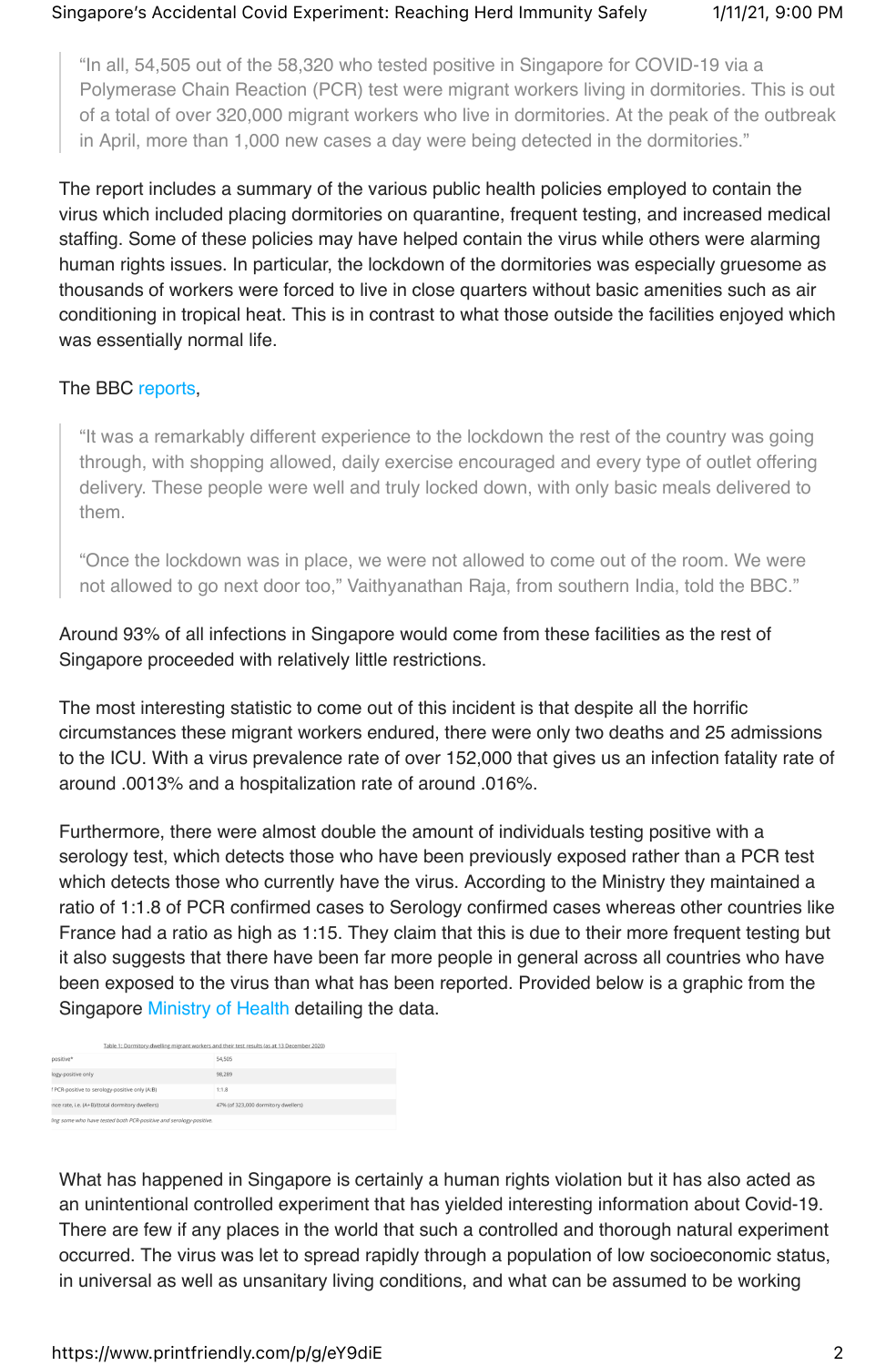age. The result was only two deaths and 25 ICU admissions out of an infected population of over 152,000. Such an occurrence runs entirely counter to the prevailing narrative surrounding Covid-19.

## **Further Research**

The short answer to what this means is that it confirms earlier data that people under 65 are largely safe from Covid. In this case it seems like the death rate was especially low, which seems to align with a recent study published by Dr. John Ioannidis with the WHO. According to the study,

"In people <70 years, infection fatality rates ranged from 0.00% to 0.31% with crude and corrected medians of 0.05%."

The fatality rate for Covid-19 above the age of 70 should be seen as a controversial number, as the average human life expectancy is around 70 years old and reclassification of deaths due to comorbidities may be a strong confounding variable. The infection fatality rate was largely overestimated at the onset of the pandemic (as high as 1.6%) and more accurate estimations of that rate are now widely accepted, placing it at a much lower rate. For reference, the mortality rate for the seasonal flu put out by the WHO is under 0.1%. Obviously results can vary based on factors such as testing, access to healthcare, and so on. However, in light of this new information, it is clear that the mortality rate is nowhere near the estimation that was given to Congress on March 11, 2020. There it was stated that Covid-19 would be around ten times more deadly than the flu. Although the numbers vary across the world and especially across age groups as Covid-19 predominantly affects older individuals, the number in this WHOpublished essay that analyzes data from 61 different studies,

"Infection fatality rates ranged from 0.00% to 1.63%, corrected values from 0.00% to 1.54%. Across 51 locations, the median COVID-19 infection fatality rate was 0.27% (corrected 0.23%): the rate was 0.09% in locations with COVID-19 population mortality rates less than the global average (<118 deaths/million), 0.20% in locations with 118–500 COVID-19 deaths/million people and 0.57% in locations with >500 COVID-19 deaths/million people."

Although there are certainly a number of possible confounding variables such as the reclassification of comorbidities, demographic makeup, and sophistication of testing, these numbers suggest that Covid-19 could be only twice as deadly, equal to, or even less deadly than the flu. This is of course not a perfect comparison as the flu affects mainly younger individuals and Covid-19 is a novel virus where immunity is less developed in many communities.

This is also congruent with another recent study that notes that infection fatality rates are lower in poorer countries, which is where most of the migrant workers immigrated from. This could in some capacity explain why the death rate was so low; however, the ages and potential health conditions of the two fatalities and the 25 ICU admissions was not mentioned in the report. Such information would be helpful in getting a more exact picture.

Although it was unfortunate that the migrant workers of Singapore had to endure such appalling conditions amid a global pandemic, the data from the incident is as precise as it gets and shouldn't be ignored. Close to half of the over 320,000 workers locked away in crowded and unsanitary facilities were exposed to Covid-19 but endured only 2 fatalities. With an infection